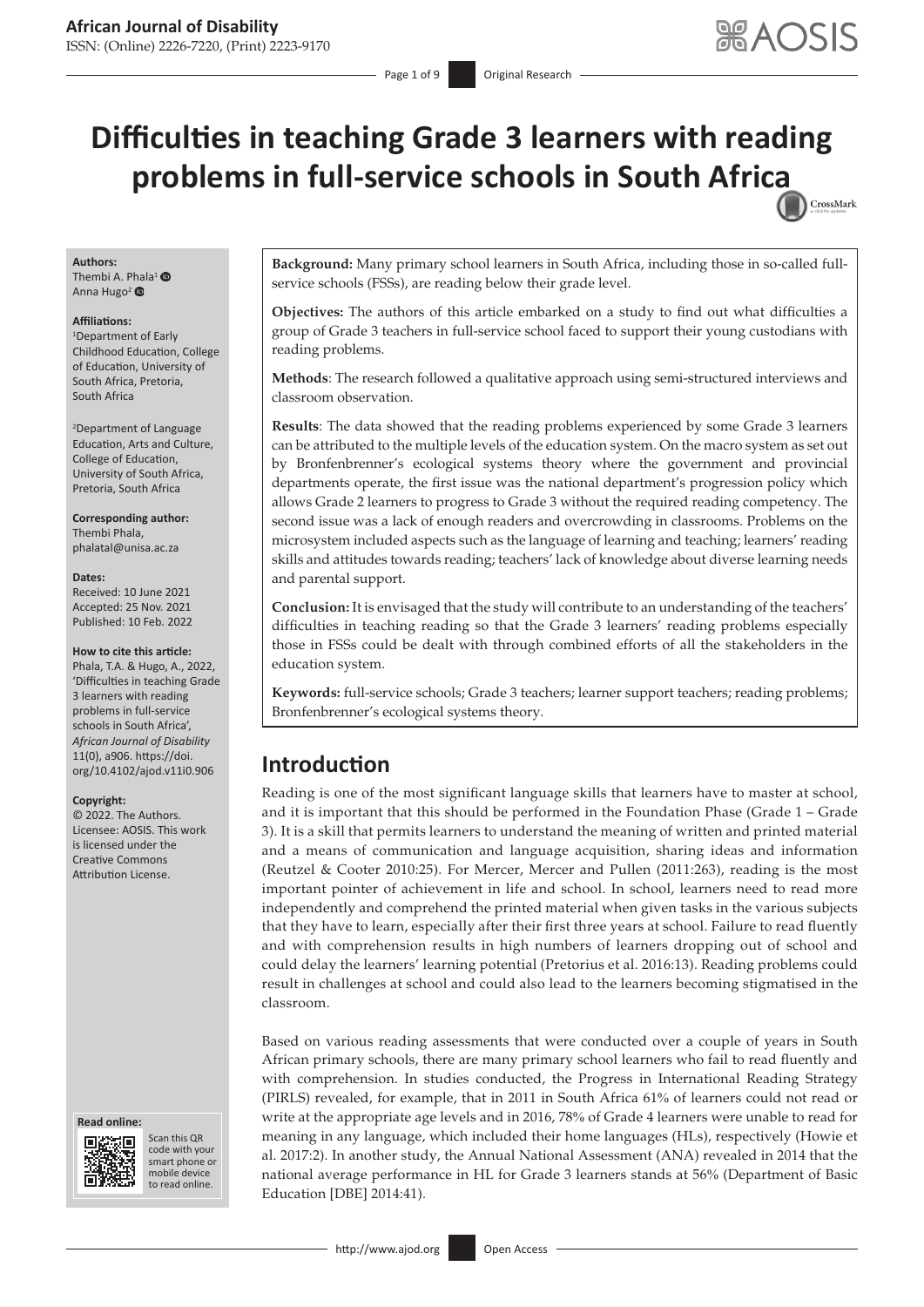The group of Grade 3 teachers, who acted as participants in the qualitative study discussed in this article, were teaching in so-called full-service schools (FSSs) (to be discussed later). It is envisaged that by describing and understanding the difficulties that the teachers face when remediating the reading problems of learners, the teachers with the help of the school management will be in a better position to support the learners to acquire reading proficiency. During interviews with a group of teachers and during class observation, data were collected and the analysis of this data revealed the seven main themes. In the themes, problems that the Grade 3 teachers experienced became clear. If these problems could be addressed, the learners could acquire the necessary reading skills to make a success at school so that they could eventually become successful members of their communities.

#### **Inclusive education in South Africa**

Inclusive education (IE) is a phenomenon which is embraced worldwide because of its principles of social justice, equity and access to quality education**.** In South Africa, the policy for IE was introduced in 2001, and it is defined as a system that recognises that all children and young people can learn, and that they require support to do so (Department of Education 2001:6). Inclusive education is therefore aimed at providing quality education to all learners regardless of their barriers to learning. Barriers to learning, according to the DBE (2014:vii), are the difficulties that arise within the learners, learning sites and education systems that preclude access to learning and development. Difficulties that arise within the learners are referred to as intrinsic barriers such as impairments, whilst those that arise outside the learners are referred to as extrinsic barriers, which could arise as a result of circumstances at school and in the environment.

In the South African Education White Paper 6 (EWP6) three types of schools to accommodate and support diverse learning needs of learners, including learners who experience reading problems, are identified. The three types of schools are mainstream schools, special schools which also act as resource centres (SSRCs) and FSSs (Department of Education 2001:21–22).

#### **Mainstream schools in South Africa**

Mainstream schools are also referred to as ordinary or regular schools. The majority of learners in South Africa attend mainstream schools. These schools are set to cater for learners who require low-level need of support such as psychosocial support, visual or auditory processing problems (Gauteng Department of Education 2011:15). In order to build and maintain IE in future, it was decided by policymakers that teachers in mainstream schools should also receive support from the school districts, FSS and special schools as resource centres where and when needed.

#### **Special schools in South Africa**

Special schools continue to exist as before in South Africa. These schools are strengthened so that they also serve as resource centres for mainstream schools and FSSs. These schools make provision for learners who require intensive levels of support such as extreme disabilities or extensive needs such as muscular or neurological disorders, who are hard of hearing or deaf, have low visions or who are blind, severely cognitively impaired and have serious behavioural disorders (Gauteng Department of Education 2011:16).

It was realised that there were learners in the mainstream in South African schools who had barriers to learning, but that they were not accommodated in the mainstream schools and special schools. These learners are predominantly those learners who had language problems and reading problems and those who had problems with mathematics. These problems are not as a result of an intellectual impairment. With regard to a reading problem, it could be as a result of an intrinsic barrier to learning such as dyslexia or as a result of external factors such as the socio-economic circumstances of learners, family factors, lack of resources at home and at schools and teachers' training. These learners often became stigmatised as they did not make academic progress at school and could not keep up with the rest of the class. In order to provide additional support for these learners, FSSs were introduced.

### **Full-service schools in South Africa**

Full-service schools are intended to provide a quality equitable education to all learners, regardless of their learning abilities (DBE 2010:7). One of the reasons why so-called FSSs were introduced into the South African school system was to provide support to learners with mild-to-moderate barriers to learning, including reading problems (DBE 2010:21). With regard to inclusive education in South Africa, reference is made to intrinsic and extrinsic barriers to learning. Intrinsic barriers refer to conditions within a learner and extrinsic barriers that are conditions outside a learner. Moderate level of support refers to the type of support that the teachers can offer to learners who experience mild cognitive, hearing and visual impairments and learning problems including reading problems in their classrooms with additional assistance received from the therapists, counsellors or learner support teachers (LSTs). The additional assistance of a therapist, counsellor or LST would only be sought if necessary to attend to a specific need of a learner. Learner support teachers are qualified teachers who have specific knowledge of remedial education, special needs education and IE (Gauteng Department of Education 2004:3). In addition, Mahlo (2013:16) saw these teachers as having specialised skills and competencies to adapt the curriculum to suit the diverse learning needs of learners and strengthen support in FSSs. The teachers in FSSs rely on the Department of Education and District offices for additional training and improvement of their knowledge to support their learners. This is especially true when teachers in the Foundation Phase have to support learners with reading problems.

Strengthening support in FSSs requires a more collaborative effort from all stakeholders in the education system.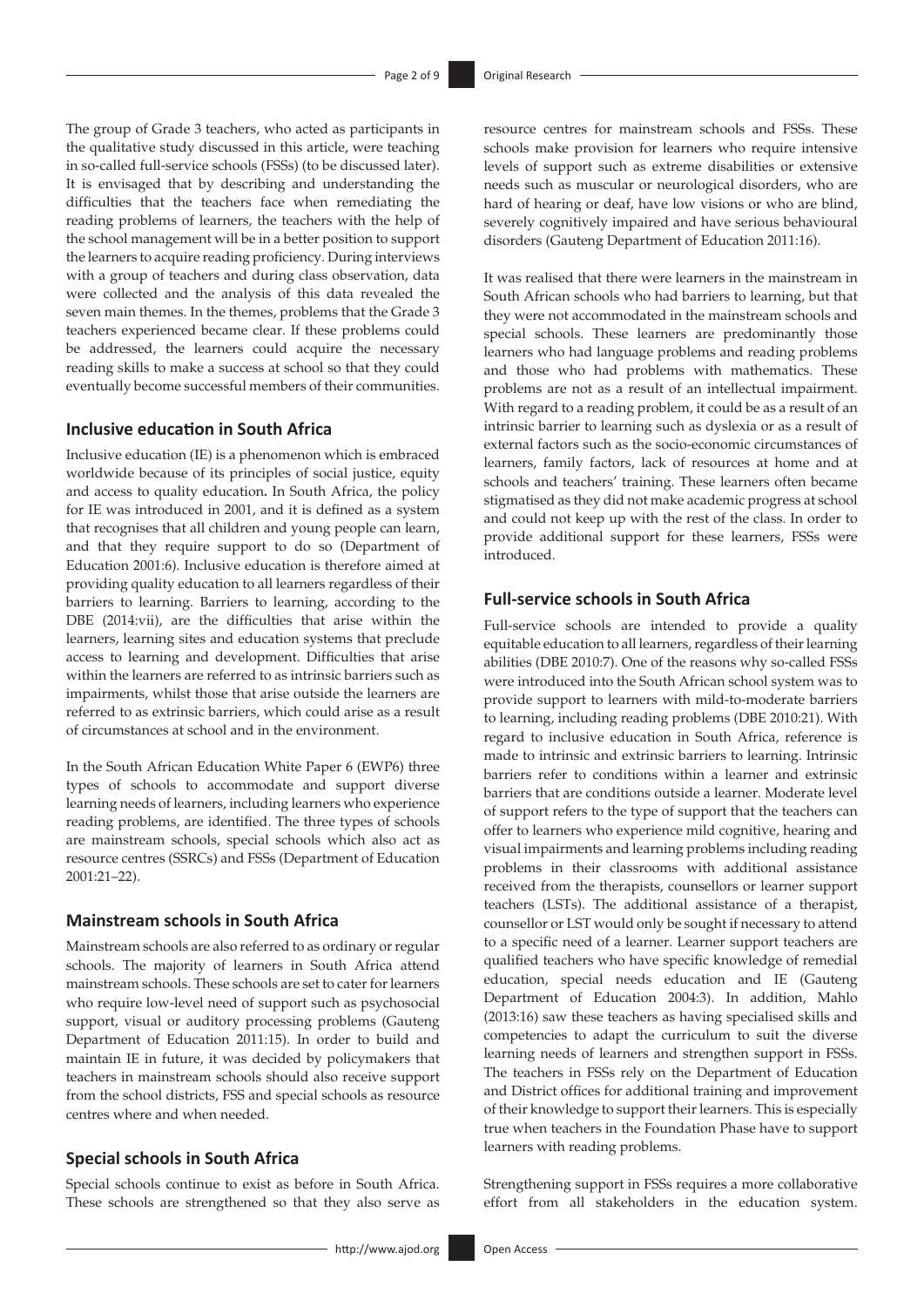Collaboration needs to happen inside and outside the school where different structures are working together. In FSSs, the following three collaborative structures are identified, namely the school-based support team, district-based support team and inter-collaborative structure (DBE 2010:22– 23). The first structure is found in the school, which relates to Bronfenbrenner's micro system, whilst the last two structures are found outside the school, which relate to Bronfenbrenner's meso and macro levels. Bronfenbrenner's ecological systems theory is the frame of reference in this article and will be discussed in the research methodology section.

### **Reading in Grade 3 with reference to reading problems**

Grade 3 is the last grade of the Foundation Phase. During the last year in this phase, learners should acquire the necessary skills 'to learn to read' to be able to 'read to learn' in Grade 4 and beyond (Spaull 2017). In the study discussed in this article, the Grade 3 learners were taught in their HLs, which were Sepedi and isiZulu, and in one school they were taught in English. This is in line with the language policy of the DBE. When they teach reading, teachers in the Foundation Phase have to know the various reading methods and reading strategies. In South Africa, Grade 3 learners are expected to read at grade level and also achieve a high level of communicative competence for acquiring reading competencies (DBE 2011:7–9). However, it is evident from research such as the *Progress in International Literacy Study*  conducted in 2008 and 2016 (Govender & Hugo 2020:12) that most Grade 3 learners, including those in FSSs, have not reached the expected level in reading and are left behind as a result.

Children grow up and live under different circumstances and each living environment influences their motivation and ability to learn to read. A child's home, school and the community form part of his or her environment. The central environment for any person is the home because this is where a young learner's development and cognitive growth start (Jennings, Caldwell & Lerner 2010:25). At home, the parents could take a leading role to assist the learners in learning to read. Many studies have indicated the role of parents as agents towards influencing the learners' reading behaviour. According to Van Bergen et al. (2016:147), there is a close link between children's reading abilities and attributes of the family environment such as the educational achievements of the parents, if the parents read and whether reading material is available at home. However, in his research, Ramphele (2009:11) found that factors, such as high levels of poverty and socioeconomic status, could prevent parents from fulfilling this task.

The aim of the study is to help teachers and other persons such as the LST, therapists and the management team involved in education in primary schools to understand the reasons why Grade 3 teachers in FSSs, and for that matter in mainstream schools, experience difficulties to teach reading to their young custodians who have reading problems and

whose reading abilities were below the standard expected of Grade 3 learners. There are many reading problems such as auditory memory, reversion of letters such as band or m and w, the blending of sounds or understanding the meaning of words. The reasons are to be found in various systems in children's lives.

# **Research methodology**

A qualitative research approach was used in this study, as it was aimed to gain an understanding of the difficulties from the teachers' point of view that they face whilst supporting Grade 3 learners in FSSs who experience reading challenges. According to Denzin and Lincoln (2020:3), qualitative research explains and reveals what occurs in true-to-life situations such as a school and a classroom. Creswell (2014:4) added that qualitative research provides researchers with the opportunity to investigate the meaning that people attach to personal and social problems.

In order to structure the study, purposive sampling was used to select the participants, and we selected teachers who had experience in teaching reading to Grade 3 learners. Grade 3 class teachers (GR3CT) and LST in FSSs were purposively identified from three FSSs in one of the districts in Gauteng (one of the provinces in South Africa). All FSSs were from township (in South Africa, in a suburb where predominantly black people live) areas. The specific FSSs were selected because of their geographical setting and accessibility for us to collect data. It was also based on the district's Chief Education Specialist's recommendation that the schools were practicing IE and that they were amongst the first round of mainstream schools in the district that were transformed into FSSs. In total, 18 teachers who comprised 12 GR3CTs and 6 LSTs were involved in the actual research, and another Grade 3 class teacher was involved in a pilot study. All the participants in the study were females and well-qualified primary school teachers. Eight of them had primary school teacher's diplomas. Two had senior primary diplomas, one had a secondary school diploma, two had a BA degree and a teacher's diploma and four had Honours degrees. The participants had many years of teaching experience ranging from 2 to 8 years.

### **Data collection**

Semi-structured interviews and classroom observations were used to obtain data. Verification of information received during the interviews against the information gathered from the classroom observation was facilitated by using multiple sources. It also enhanced the credibility of the research findings (Bertram & Christiansen 2016:209).

The interview questions comprised open-ended questions that allowed the participants to express their personal opinions and perceptions of what they think the causes of reading problems in their Grade 3 classrooms might be (Creswell & Poth 2016:92). Firstly, a pilot study was performed to validate the questions. Secondly, we observed the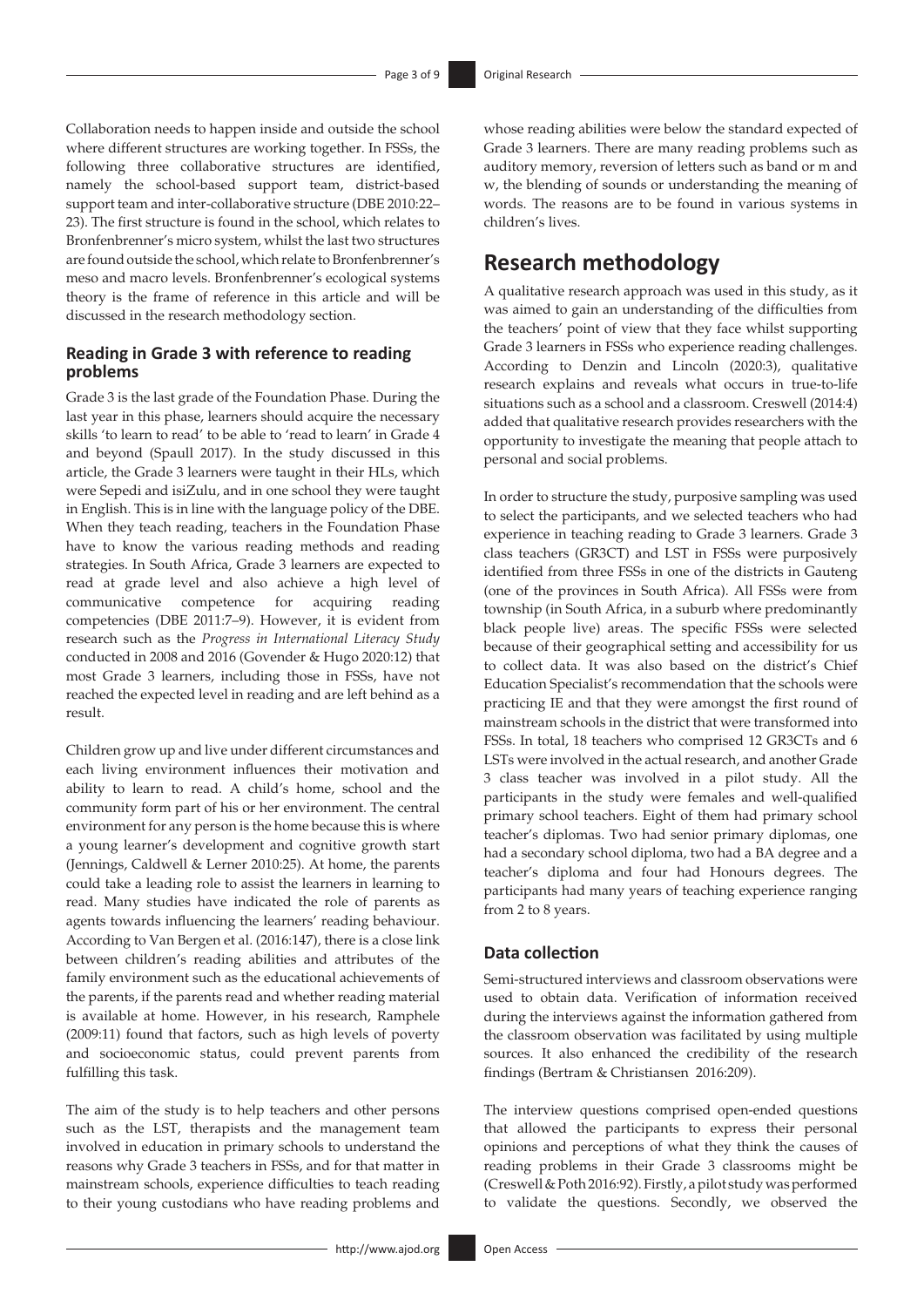participants in their natural classrooms over a period of 3 weeks with the intention to further explore what the causes of reading problems in the Grade 3 classroom might be. According to the authors, some of the main causes of reading problems are phonological awareness, auditory processing difficulties, visual memory difficulties and comprehension of the language (Nel, Nel & Hugo 2016:222–227). An observation schedule was developed, and it included the following key areas: classroom layout, learner teacher support material and classroom practices. Another important aspect that we considered during the observation process was the context of the FSSs to understand how the context may influence the teachers' challenges. In this article, the authors report on the research that was conducted in 2019 and thus no other more recent data are available.

The research thus involved more than one method and departed from a pragmatic approach. Pragmatism is a workable approach as it gives researchers the opportunity to do research in areas that interest them and then they can choose suitable methods (Armitage 2007:3). We also considered Bronfenbrenner's ecological systems theory, which acted as a frame of reference and helped us to understand the various systems involved when teachers in Grade 3 classrooms in FSSs have to teach their learners to read. Bronfenbrenner's ecological systems theory can be used to explain the influence of the environment on a person's and also on a young learner's biological, psychological, social and cultural development. The theory analyses the various systems in the environment, which contribute to the forming of the lives and lifestyles of people (Cala & Soriano 2014:50). The theory refers to the influence of situations to be found on micro, meso, exo and macro levels in a person's life. When using Bronfenbrenner's theory, the interrelatedness of systems that are involved in an education situation including the teaching of reading in Grade 3 classrooms becomes clear.

#### **Data analysis**

The raw data collected during the interviews and classroom observation were analysed inductively to identify categories and themes (Bertram & Christiansen 2016:117). To thematically analyse the data, we adopted the process suggested by Creswell (2002 as cited in Leedy & Ormrod 2005:150), which sees data analysis as a spiral, moving from a narrow perspective to a broad one at the end. We listened to the recorded responses of the participants gathered during the interviews and then transcribed the data. We then reviewed the transcribed data several times until we identified general categories, themes and subthemes. The data collected from the observation were also incorporated and triangulated with the data from the interviews.

#### **Ethical considerations**

An ethical clearance letter was obtained from the UNISA College of Education Ethics Review Committee (No. 2017/05/17/30112508/17/MC) and permission letters were obtained from the Gauteng Department of Education and

from the principal of the three identified FSSs. The participants were requested to give consent in writing, indicating that they agreed to be interviewed and observed. The parents signed a letter of consent to indicate that they allowed their children to participate in the study and the learners were also asked to give assent.

# **Findings**

The results presented seven specific themes. The first four themes – the language of learning and teaching (LoLT) of the schools, learners' lack of basic reading skills and abilities, teachers' lack of teaching and facilitating skills to enhance learners' reading levels, learners' attitudes towards reading and the lack of parental support – refer to the micro level of Bronfenbrenner's ecological systems theory. Other themes arising from the research were FSS teachers' insufficient knowledge to plan and teach learners with diverse learning needs to read, lack of sufficient reading resources and seats and tables and the progression policy of the BW.

The participants whose direct quotations are used in this article formed part of a doctoral study. All of them were females and they were professionally trained primary school teachers and learner support teachers with three to 22 years of teaching experience. GR3CT refers to Grade 3 class teacher and LST refers to learner support teacher.

#### **Theme 1: Language of learning and teaching**

Nationally, learners who do not speak the LoLT of the school seem to be the major challenge for many teachers (NEEDU 2016). In Grade 3, learners are expected to be taught in their HL. In the study, eight participants argued that in most cases, the HL of the learners was different from the LoLT of the school. This led to many of the Grade 3 learners not mastering reading and experiencing reading challenges because they could not understand what they were reading. The following comments support the statement (Phala 2019:199, 200):

'I think the main problem is the language of learning and teaching in this school where I am because learners here are doing English, which is not their mother tongue. So, these learners they don't know how to read because this language is not the language that they are using at home. They don't have the basis in this language.' (LST6, female, primary school teacher)

'Okay, maybe the children at home they speak Zulu, Shangaan (Tsonga) or they speak another language but at school, the mother or usually their parents force it that the children must do Sepedi in school. Whereby at home they don't speak Sepedi, so this gives us a big problem because when the learner you talk to him, he doesn't understand you because she doesn't speak the language. The big problem is the parents force their children to do Sepedi Home Language, but at home, they speak another language.' (GR3CT1, female, primary school teacher)

In addition, another participant (GR3CT4) stressed that what made it even more difficult was the sound system of the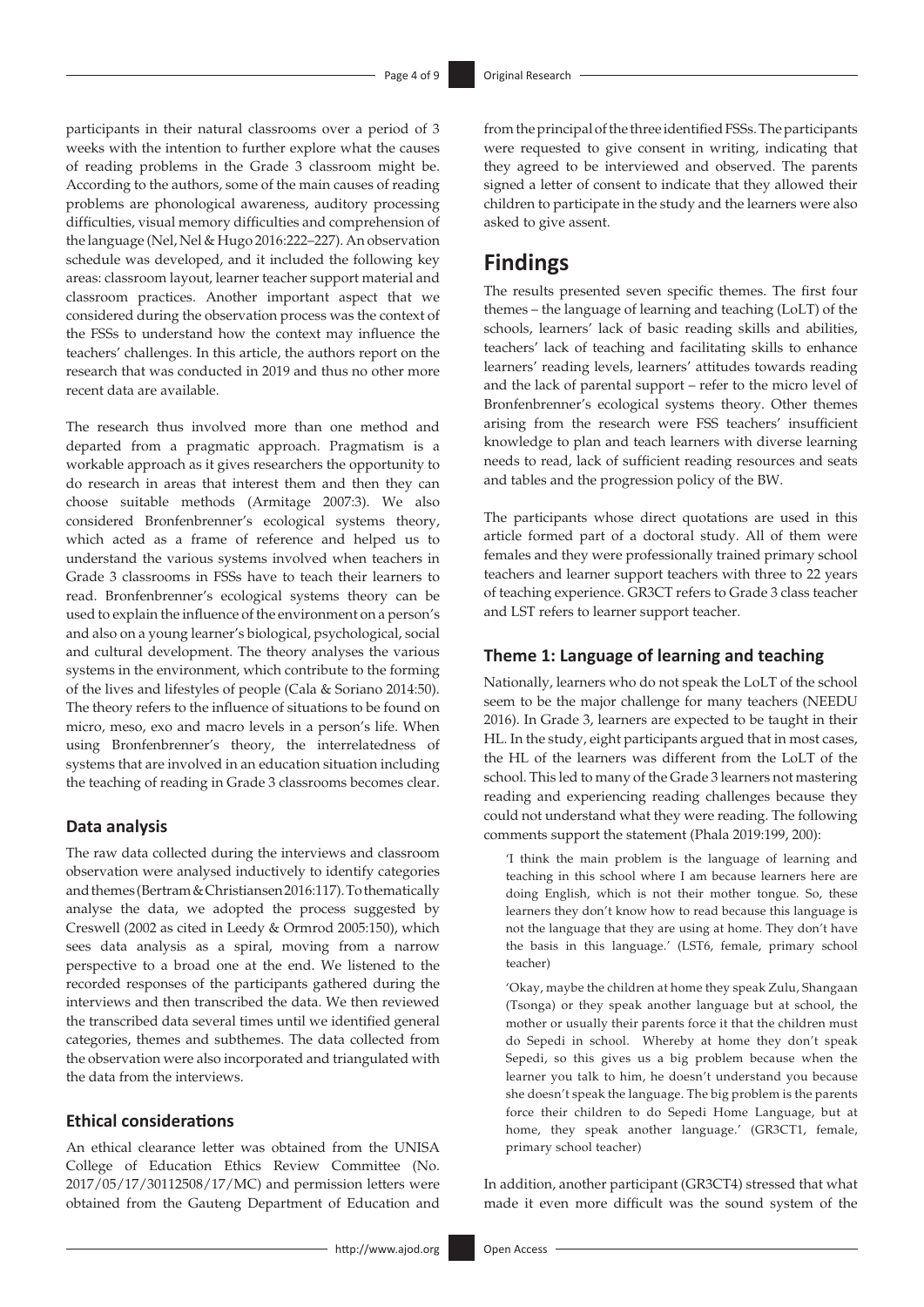different languages. She emphasised that isiZulu is more difficult to learn than English and Sepedi. If the learner did not have the background, he or she would struggle to know how to read and pronounce words. She (in Phala 2019:200) commented that:

'I think from the isiZulu side, the sounds are difficult unlike in English and Sepedi. The Zulu sounds are difficult because the clicks like they have five letters that form one sound. Sounds like "indwa" like if the learners have difficulty with two letter sounds like "hl, sh, ng" when you add three letters on top of the twoletter sound it becomes difficult.' (GR3CT4, female, primary school teacher)

The possible explanation of the reading problems arising from the language used to teach in the classroom was also linked to a lack of phonemic awareness, which is important when learning to read and which could affect the learners' reading abilities. Thirteen participants in the study agreed that there were many learners who did not have the knowledge and understanding of the sound system of the LoLT in the schools and the sounds represented by the letters made it difficult for them to read. For the participants, this challenge was also linked to the methodologies that the lower-grade teachers used to teach learners to read. The following excerpts provide evidence of the participants' concerns (Phala 2019:201):

'… in my class is that the learners don't know the alphabets, they confuse some of the alphabets. They don't know the types of phonics, they don't pronounce phonics, three words together, the vowels together. They cannot pronounce when the vowels are close to each other, when the consonants are together, they are unable to pronounce that.' (GR3CT2, female, primary school teacher)

'[*A*]ccording to me … for Grade 3 learners is that educators from Grade 1 and Grade 2 they did not teach the learners the letter sounds. They taught them the alphabet so the learners they only know the alphabet and not the letter-sound, and when they come to Grade 3, it becomes a problem because you have to start with the letter-sound and not the letter, so learners become confused. They are starting to be confused because they cannot differentiate between letter-sound and the alphabet.' (LST5, female, primary school teacher)

In support of what the participants highlighted, we observed the challenges with the letter sounds during the classroom observation process. For example, in school C where English is the LoLT, before one participant started with the reading lesson, she asked the learners to read the following words: dog, big umbrella, bunny, little and beautiful from the board and most learners struggled to read the words. In her attempt to support them, she requested them to sound the letters, which was even more difficult. The learners were not acquainted with using letter sounds well and thus some of them confused the letter sounds with the alphabet names such as 'd-o-g' as 'dee-o-gee' and 'b-i-g' as 'bee-ai-gee'. As a result, when the participant asked them to say the sounds of those letters again, they were frustrated and showed no sign of trying again.

### **Theme 2: Learners lacking competences in basic reading skills and abilities**

A number of participants referred to the learners' lack of competence in the basic reading skills and abilities, which should have been acquired in Grades 1 and 2 as another challenge. Seven participants indicated that most of the Grade 3 learners who experienced reading problems were unable to read at all. Six participants highlighted that some learners with reading problems were unable to differentiate between sounds. Other challenges that were observed, included the reversal of the letters of the alphabet and the inability to pronounce letters. The following quotations illustrate the reading problems, as indicated by the participants (Phala 2019:215):

'The challenge that I have is that the learners who are struggling [and they] cannot even pronounce or spell the letters.' (LST2, female, primary school teacher)

'The challenges are those learners who cannot differentiate "b" and "d" and be thinking that it is the same thing because they confuse the alphabets [*alphabet letters*] and those learners who cannot say "a" how to pronounce [*it*].' (GR3CT, female, primary school teacher)

'Most of them they can't read because they don't know the alphabets [*alphabet letters*]. We have also those who cannot read. They cannot combine the letters to make a word. Some learners can't see that this is a "b" they see it as "p". I also think the learners who doesn't [*do not*] understand the phonics.' (GR3CT7, female, primary school teacher)

The researchers observed that two of the participants referred to 'alphabets' when they actually meant 'letters of the alphabet'. From the quotations, it is evident that many learners were experiencing reading problems and that the members of the teaching staff were aware of some causes of the reading problems as they were able to identify learners who struggled with the reversal of letters and an inability to pronounce words.

### **Theme 3: Learners' attitudes towards reading and their willingness to be supported**

The findings revealed that seven participants were willing to teach the learners who experienced reading problems to read; however, the learners' attitudes towards reading and their willingness to be supported raised concern. A participant reported (Phala 2019:215):

'From the learners' side they belittle themselves they feel somehow like we don't know anything here at school and then they feel like we are giving this teacher a problem then it is okay. If we can just repeat, why do we have to try because we are not able to do what is supposed to be done.' (GR3CT2, female, primary school teacher)

Another participant pointed out (Phala 2019:216):

'There are those learners who will never read, who will read no matter how, he or she will never say a word and again. Some when they read, they spell, say word for word.' (GR3CT3, female, primary school teacher)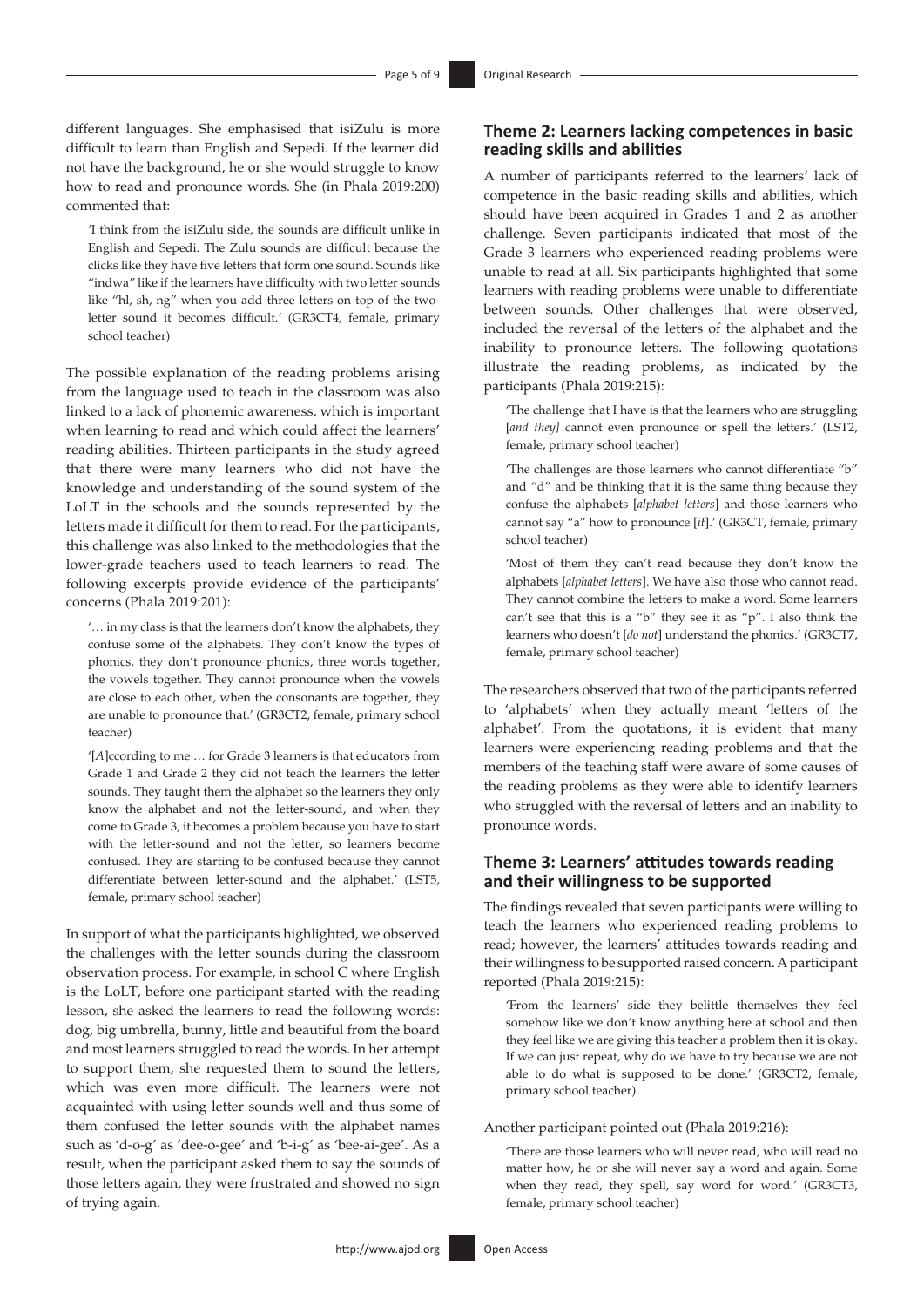Another participant also indicated her frustration and added another opinion. She linked the challenges to the learners' disability and commented as follows (Phala 2019:216):

'Sometimes you have realised that a learner has a reading problem, but it seems as if he or she doesn't want to be assisted, he or she can sometimes keep quiet and not be interested in the lesson and usually when they read, they encounter problems with phonic problems. You may find that they don't even recognise the phonics even though you taught them and you repeated them. Now and then you found that maybe they were not interested or whatever or maybe they are having hearing problems or whatever.' (GR3CT5, female, primary school teacher)

This participant provided many possible reasons for learners' reading problems. It became clear that a lack of motivation including motivation from the side of parents is often the reason why children do not want to be supported. Teachers could thus play a key role to motivate young learners to improve their reading abilities. The question arises whether the class teachers and LST in the FSSs who formed part of the research tried to find the exact reason or reasons for a learner's reading problems so that these problems could be dealt with.

### **Theme 4: Lack of parental support and involvement**

The basis for young learners' ability to learn to read starts at home. As a result, the teachers need to work together with parents to improve the reading skills of their children. Bronfenbrenner's ecological systems theory acknowledges the interrelatedness of different systems for support to be effective (Swart & Pettipher 2016:11). Taking this into account, it is imperative to involve parents who have to support their children when learning to read to improve the children's reading skills. From the data collected, three participants viewed a lack of parental support as another cause of reading problems. Parents need to encourage their children to read and to develop the culture of reading at home through storytelling. The three participants stated that some of the parents did not help their children with reading at home and the parents also did not read to their children. In addition, some of the learners stayed with their grandmothers who could not read at all.

One of the participants who was a learning support teacher expressed her personal experience and related the cause of reading problems to a lack of exposure to printed material and to parents who did not read to their children. She commented that as far as she knew the learners do not get exposure to any form of printing materials such as books and magazines. They tend to watch television or they played games that did not require reading (Phala 2019:202).

#### Another participant commented (Phala 2019:127):

'My challenge is that parents are not involved when we give learners reading material to go and read at home. They are not

Another issue related to the parents and the homes where the learners came from was the fact that some participants did not know the background of their learners. The statement is affirmed by a participant who said that sometimes they did not have the necessary background information about learners. When parents are requested to come to the school, they tend not to come. This meant that these learners could not be supported as the parents who knew a child better did not come to the school (Phala 2019:217). This was enhanced by yet another participant who opined that they were failing some of the learners because the parents did not do their part (Phala 2019:217).

Parents and the school are the main role players at the micro level of a child's life. There should, therefore, be a close relationship between the parents and the school. The lack of a close relationship between the schools and the parents in this study was quite apparent from the participants' comments. Consequently, most of these learners were not motivated to read as they lacked role models in reading. This statement corresponds with the argument by Serpell, Barker and Sonnenschein (2005:4) that the parents' own literacy habits will influence their children's interest and motivation to read. Alam (2021) who opined that parents' literacy facilitates the development and establishment of their children's reading habits.

### **Theme 5: Full-service school teachers' insufficient knowledge to plan and teach learners with diverse learning needs to read**

Full-service schools admit learners who require mild-tomoderate levels of support. This calls for teachers to be more knowledgeable on how to plan and teach learners with diverse learning needs in their classrooms. Even though some participants acknowledged that they had attended workshops planned by the district officials, they highlighted that their lack of formal training in how to teach reading was not addressed well and this created many challenges for them. Hence, there was a plea from the participants for more training, especially on how to deal with learners with diverse reading problems. One LST remarked (Phala 2019:170):

'We need more training on how to support these learners because every year teachers refer learners with different reading barriers and sometimes we are confused of what to do. The district office must supply us with more workshops on [*a*] continuous basis.' (LST5, female, primary school teacher)

This theme relates to the provincial Department of Education under whose supervision the various districts reside, and this theme thus also refers to the meso level of Bronfenbrenner's theory.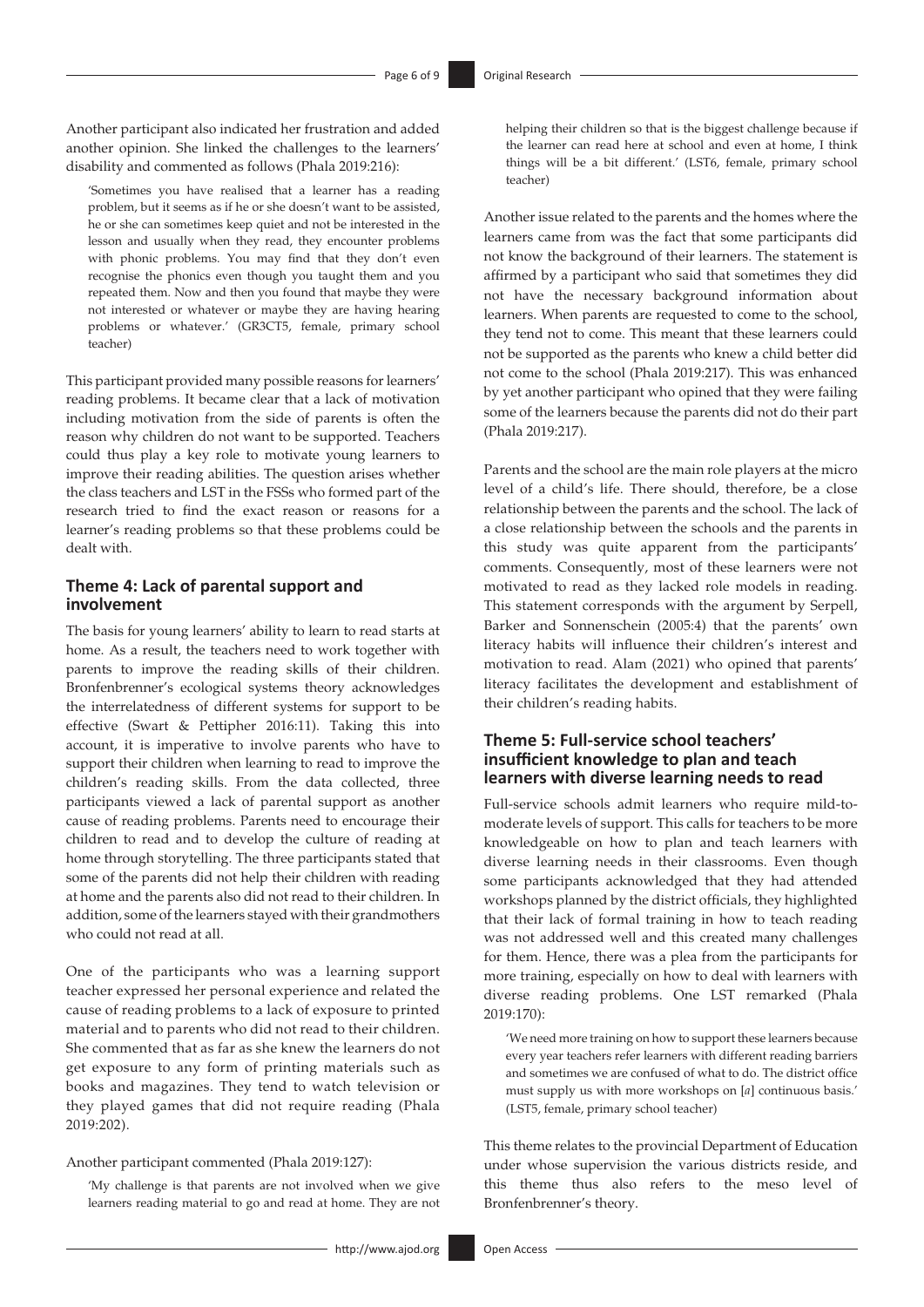### **Theme 6: Lack of sufficient reading resources and seats and tables**

This theme, as well as the next theme, Progression Policy of the DBE, relates to the macro level of Bronfenbrenner's theory. According to National Education Evaluation and Development Unit (2012:43), the issue of lack of enough learning–teaching support material was raised as an area of concern in South Africa. This comment refers to the national system and therefore relates directly to Bronfenbrenner's macro level. From the findings, this issue was also highlighted as a challenge in the research study. Two participants commented as follows (Phala 2019:330, 327):

'[*W*]e make photocopies for stories and then we start reading to the learners and then later the learners will read after us until we realise whether the learner is still struggling or is improving.' (LTS5, female, primary school teacher)

'I photocopy small letters those small letters – small alphabets.' (GR3CT2, female, primary school teacher)

During the observation, the researchers also observed that not all learners had a reader that caters for their reading needs. In many instances, the teachers relied on photocopied text to be read to the learners. How can a young child learn to read and handle a book without a book? The lack of readers in FSSs where young learners with mild learning problems, amongst which are reading problems, have to be assisted, needs to be dealt with at national and provincial levels.

It seems that overcrowding and a lack of enough chairs and tables for learners remains a problem in many schools in South Africa, and this also needs the attention of the various departments of education. This is especially important in FSSs where the classroom and teaching circumstances should be conducive to each learner to make progress at school.

In the study, two participants stressed the issue of overcrowding. One participant said (Phala 2019:219):

'But now our classes are full like for now in Grade 1 we are having 50 learners and in remedial education, they say if you are having five children who are cognitively challenged they are maybe like ten learners because they count one child times two.' (GR3CT1, female, primary school teacher)

It is not in line with the policies of the DBE to have 50 learners in a class. In South Africa, the maximum teacher–learner ratio is 1 teacher to 40 learners (Motshekga 2012:2). This is, however, not the norm in all public schools as there are schools where the teacher–learner ratio is less.

#### **Theme 7: Progression policy of the Department of Basic Education**

Three participants expressed their concern regarding the progression policy of the DBE. According to the assessment policy of the DBE, learners are not supposed to repeat twice in a phase. If it happens that a learner is still struggling, he or she will progress to the next grade with support. Three participants felt that some learners progressed to Grade 3

without being competent in reading. One participant remarked (Phala 2019:202):

'In Grade 1 and 2, the learner did not do well, and they push the learner to Grade 3. That learner is going to have a problem.' (GR3CT1, female, primary school teacher)

According to the researchers, this could pose a serious problem to a learner's progress at school, and it could have a snowball effect. It is very difficult for a Grade 3 teacher to teach one reader in her class who cannot read as it is not part of the national curriculum to teach beginners reading in Grade 3. This is, however, what is expected of Grade 3 teachers and LSTs in FSSs, but it remains a difficult task. More advanced reading skills have to be taught in Grade 3 to prepare the learners for Grade 4 and beyond.

## **Discussion**

The aim of this article was to understand the challenges experienced by teachers when teaching Grade 3 learners who experience reading problems. The understanding was gained by reflecting on Grade 3 teachers' challenges and the possible causes of reading problems of Grade 3 learners in FSSs. The teachers and LSTs who participated in this study viewed the challenges as complex and systemic. The teachers' insufficient knowledge of different reading strategies limits their chances of addressing reading challenges in schools, especially in FSSs where learners with diverse reading needs are to be taught. Based on this, some teachers end up using a 'one-sizefits-all' approach. This is how they taught reading traditionally, but when this approach is used in schools, and especially in FSS, the specific reading needs of all learners are not attended to.

The teachers' attitude to teach reading is influenced by their attitude towards reading and reading methods. Without relevant reading resources, such as graded reading books, challenges are created for teaching reading in FSSs. Schools should provide learners with enough and a variety of reading materials, and the provision should be made for the various reading levels of learners. Where possible it could be considered to assist learners especially those with reading challenges with well-designed computer-based reading support. If reading support is not provided, it could have a negative influence of the teaching of reading.

Overcrowding also poses a huge challenge for teachers. If classes are overcrowded, the teachers are unable to attend to each child individually; hence, a one-size-fits-all approach is adopted by most teachers. This is especially unacceptable in FSSs where learners with moderate barriers such as reading problems should be supported. The progression policy is deemed to aggravate the situation. When learners are not competent and they are progressed to the next grade, the next teacher faces challenges to teach these learners.

The lack of parental involvement creates a challenge for the extension of knowledge between the school and the home. If learners are only taught to read at school and not supported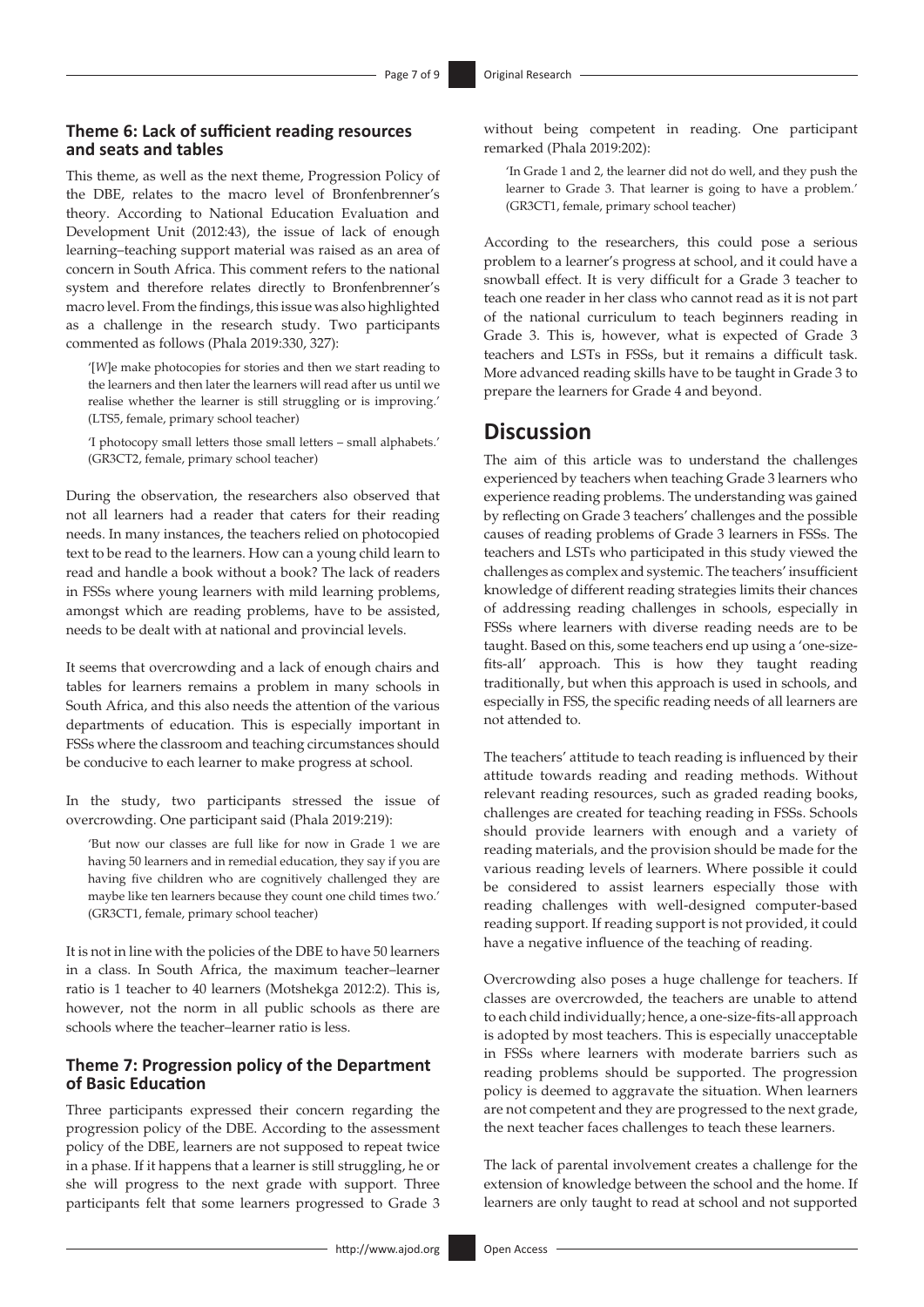with their reading at home, it creates a gap, and this, in turn, reduces the learners' chances to learn to read, using different environments and contexts.

When taking a closer look at the participants' responses, we conclude that teachers' challenges are complex and thought provoking and could be explained from different contexts or systems. The different contexts include the home, the school and the government departments. The interrelatedness of the various systems in the education structure shows how different factors from different contexts are closely connected and could contribute towards the reading ability or inability of learners to make progress at school.

The interrelatedness is evident when one considers Bronfenbrenner's theory. This theory states that the way in which a child develops is influenced by the collaboration of the various systems in which he or she lives (Donald, Lazarus & Lolwana 2006:41–42). Within the context of this study, the factors in Bronfenbrenner's micro system could be aligned as follows: LoLT; learners lacking competences in the basic reading skills; learners' attitudes towards reading and their willingness to be supported; teachers' insufficient knowledge to plan and teach diverse learners to read in FSSs and the lack of parental support and involvement. The teachers' and LSTs' need to be trained more to teach reading by the various district offices relates to the meso level of Bronfenbrenner's theory. When Grade 2 learners are progressed to Grade 3 and they do not have the required reading competency, this is an issue at Bronfenbrenner's macro system where the government operates. The issue of a lack of enough readers and overcrowding is also related to the macro system.

# **Conclusion**

The causes of the reading problems discussed in this article are to be found on more than one level of Bronfenbrenner's systems theory. It became evident from the research that the classroom teachers and the LST are not the only ones to be blamed for the reading problems that a group of learners in FSSs experienced but that the reasons were to be found at many levels in the education structure.

It is important that the reading problems and the difficulties that Grade 3 teachers face to teach reading should be seen as part of a big system, and it requires that all subsystems work together to deal with the problems and difficulties. It is evident that the reasons why learners in the FSSs, which formed part of this research project, have reading problems call for an investigation of all the systems involved in the education structure.

We therefore conclude that the causes for reading challenges are systemic and that all the different stakeholders in the various systems involved in the teaching–learning situation in schools should be involved

when attending to such challenges. It is hoped that Grade 3 learners with reading problems would not be stigmatised and left behind but that they would be supported by their teachers and other staff members to overcome their reading problems so that they could make a success of the years that they spend at school.

# **Acknowledgements**

### **Competing interests**

The authors declare that they have no financial or personal relationships that may have inappropriately influenced them in writing this article.

### **Authors' contributions**

T.A.P. was the project leader and A.J.H. made conceptual contributions. The manuscript was written by both T.A.P. and A.J.H.

#### **Funding information**

This research received no specific grant from any funding agency in the public, commercial or not-for-profit sectors.

#### **Data availability**

The authors declare that data discussed in this article are available.

#### **Disclaimer**

The views and opinions expressed in this article are those of the authors and do not necessarily reflect the official policy or position of any affiliated agency of the authors.

## **References**

- Alam, N.A.R., 2021, 'The importance of parent's literacy understanding towards<br>children reading habits', Library Philosophy and Practice (e-journal), viewed<br>12 March 2021, from https://www.researchgate.net/publication/3481 [Reading\\_Habits](https://www.researchgate.net/publication/348186348_The_Importance_of_Parent%27s_Literacy_Understanding_Towards_Children_Reading_Habits).
- Armitage, A., 2007, 'Mutual research designs: Redefining mixed methods research design', paper presented at the British Educational Research Association Annual conference, Institute of Education, University of London, 05–08 September 2007, viewed 12 October 2020, from [https://studylib.net/doc/7588081/--ethiopia-education.](https://studylib.net/doc/7588081/--ethiopia-education)
- Bertram, C. & Christiansen, I., 2016, *Understanding research: An introduction to reading research,* Van Schaik Publishers, Pretoria.
- Cala, V.C. & Soriano, E., 2014, 'Health education from an ecological perspective: Adaptation of the Bronfenbrenner model from experience with adults', *ScienceDirect,* viewed 22 December 2021, from<https://semanticscholar.org>.
- Creswell, J.W., 2002, *Qualitative enquiry and research design*, Sage, London.
- Creswell, J.W., 2014, *Research design qualitative, quantitative and mixed methods approaches,* 4th edn., Sage, Thousand Oaks, CA.
- Creswell, J.W. & Poth, C.N., 2016, *Qualitative inquiry and research design: Choosing among five approaches*, Sage, Thousand Oaks, CA.
- Denzin, N.K. & Lincoln, Y.S., 2020, *The Sage handbook of qualitative research,* Sage, Los Angeles, CA.
- Department of Basic Education (DBE), 2010, *Guidelines for full–service/inclusive schools,* Department of Education, Pretoria.
- Department of Basic Education (DBE), 2011, *Curriculum and assessment policy statement Grade 1–3 English first additional language,* Department of Education, Pretoria.
- Department of Basic Education (DBE), 2014, *Report on the annual national assessments of 2014,* Department of Basic Education, Pretoria.
- Department of Education, 2001, *Education White Paper 6: Special needs education. Building an inclusive education and training system*, Government Printer, Pretoria.